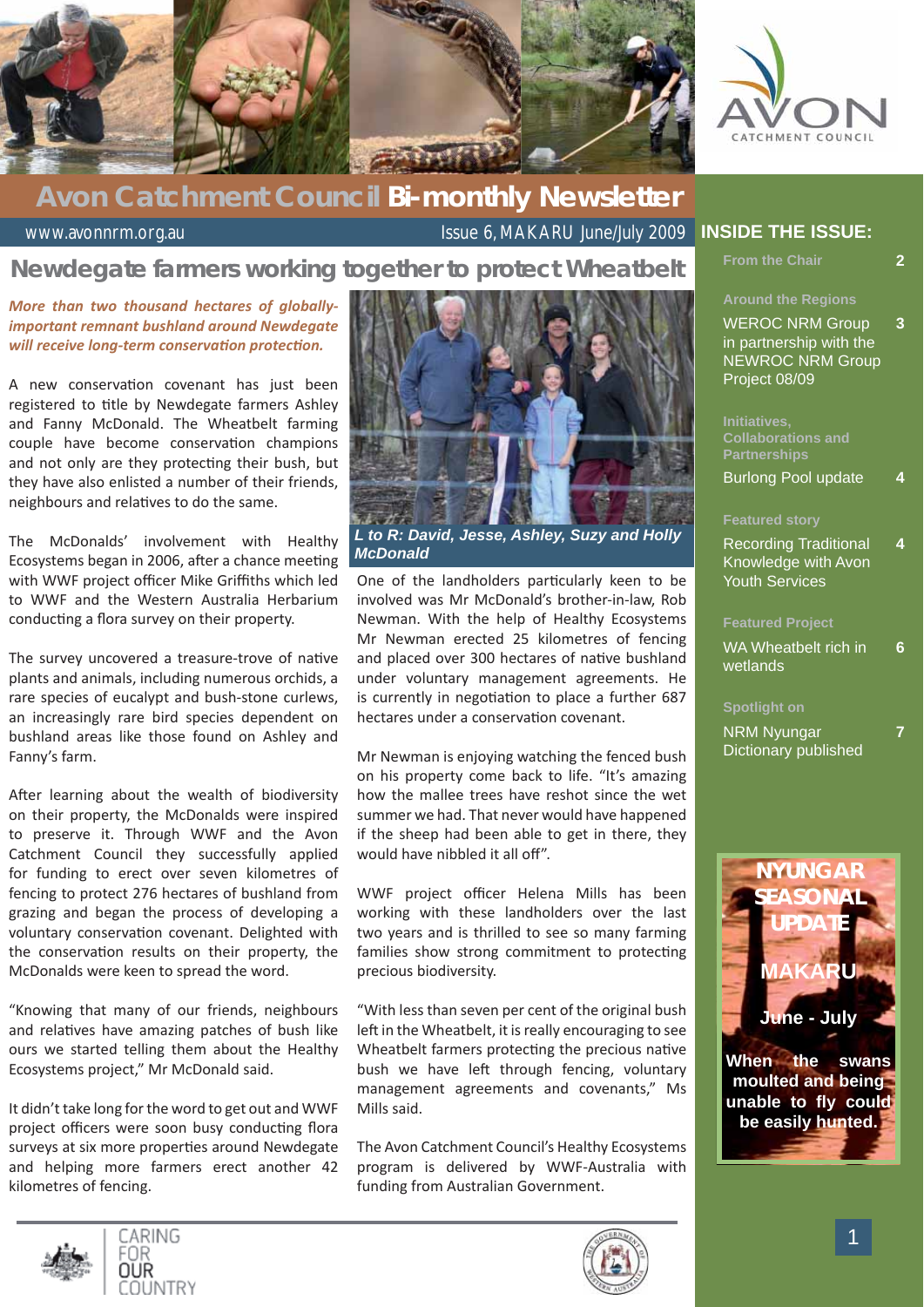### Issue 6, MAKARU June/July 2009

### **From the Chair**

#### *Hello Everyone,*

*It's the season to get planting and more than 700,000 trees are now on the road and headed to a farm near you*.

Avon Catchment Council has been able to supply the seedlings but it couldn't happen without the hard work of landholders who will be the ones out on tree planters, getting them all in the ground. Committed individuals or groups like the Bodallin Catchment crew who will shortly be planting their one millionth since 2000. This is a great achievement.

logging, wind erosion and improve biodiversity. Given all that – we've had some great rain, and this will hopefully ensure tree planting programs look just as good as some of the crops now getting away We know landholders are keener than ever to revegetate their properties because our incentive program had more applicants than we could provide seedlings for. This is an important role of the ACC, to attract more investment to help fight salinity, water

Since our last newsletter we've had the long awaited announcement of the Australian government's Caring for Our Country funding. In the Avon we had our business plan approved and our proposed projects accepted by the Australian government, which means this year's \$3.926 million of funding can begin to flow. Other cross regional bids were not funded so we'll have to work even harder and smarter.

On a brighter note, congratulations to the Local Government Organisations of Council. The WEROC/ NEWROC team of NRMOs (Natural Resource Management Officers) were recently successful in a \$786 000 application under Landcare funding. A great result for the Yilgarn sub-region and our environment.

The State's NRM regional review has now been released with the Government's response to the recommendations. These can be seen at www.nrm. wa.gov.au. One of the highlights is the multiplier effect investment in regional groups can provide. Here in WA we can boast a return of over \$6 for every \$1 invested. This is what can happen when you develop good partnerships and collaborations between landholders, communities, local government and government agencies.



*Glenice Batchelor, ACC Chairperson*

In conjunction with the review, we've been working very hard looking at the ACCs structure and function and how we expect to go forward. The Director's have now completed a review of the constitution to allow membership and consideration is being given to a new name to reflect a new way of doing business and working with our community to manage our region's natural resources better. The focus will be on collaborations and partnerships to achieve our objectives.

Under the Sustainable Agriculture banner of Caring for Country funding from the Australian government, our number one target will now be tackling wind erosion. This will allow us to build further on work we've already done with our communities support. Other programs and projects will have to wait for now, until further funding can be attracted but we haven't given up.

We are still waiting to see how the \$30 million promised to NRM from the WA State Government will be allocated and how much will be available to regions and on-ground activities in communities.

More next newsletter. Happy planting!

**Glenice Batchelor ACC Chairperson**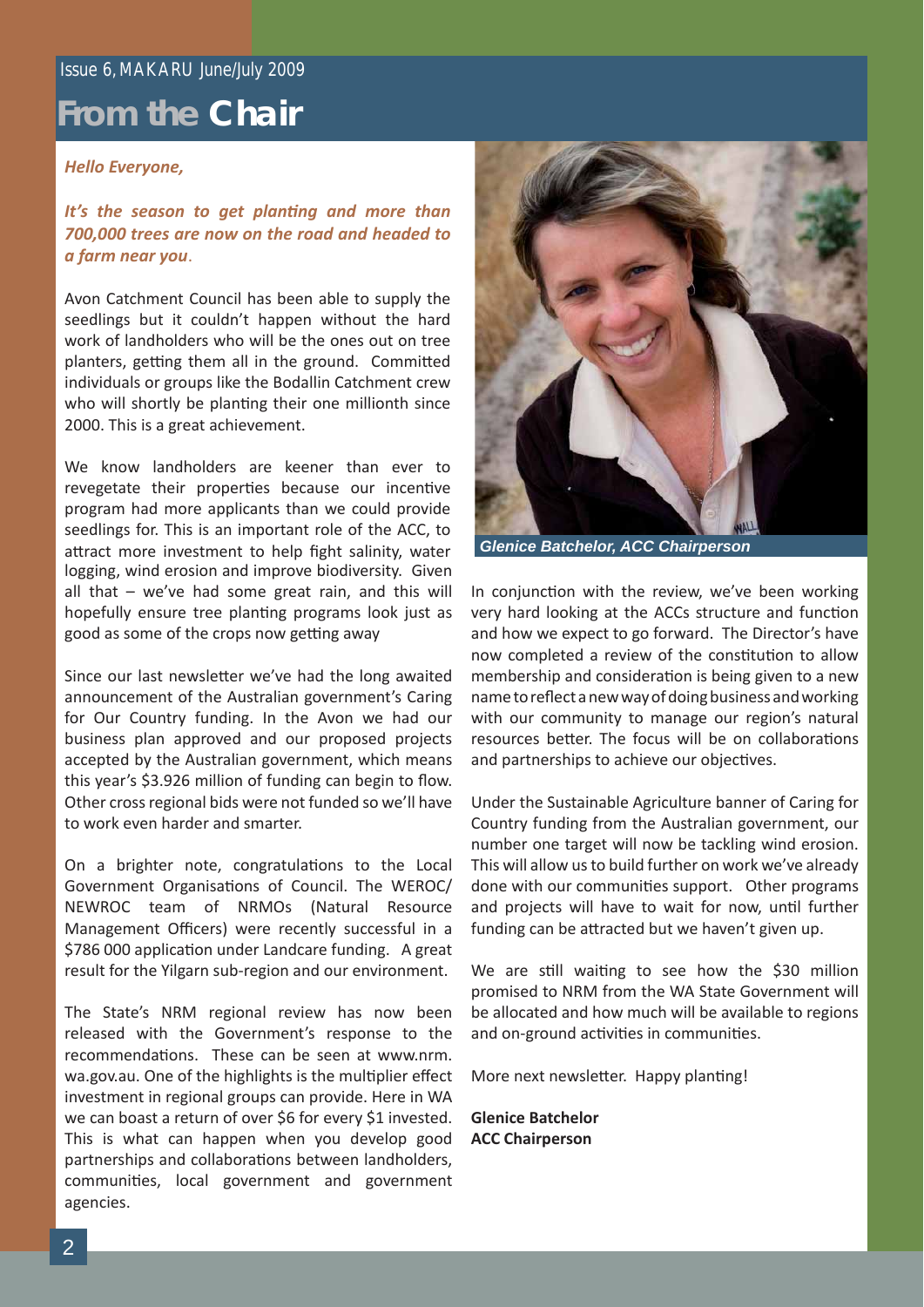# **Around the Regions**

**WEROC NRM Group in partnership with the NEWROC NRM Group Project 08/09**



*Lisa McCreery from Chatfi elds Nursery. L to R: Samantha Pickering (Trayning and Nungarin), Tracey Hobbs (Mukinbudin), Rosie Bogle (Koorda and Wyalkatchem), Lisa McCreery (Chatfi elds), Kara Hatch (Westonia and Yilgarn), Brad Thompson (Kellerberrin) and Dustin McCreery (Chatfi elds). Absent- Sally Rayner (Bruce Rock), Tobias Vudzijena (Merredin).*

*The Wheatbelt East Regional Organisation of Councils (WEROC) NRM in partnership with the*  **North Eastern Wheatbelt Regional Organisation of Councils (NEWROC) NRM undertook adoptive** *Innovative Practices to Improve the Resilience of Farming Systems in the Northern and Eastern Wheatbelt of Western Australia.*

With funding from the Australian Government through the 2008-2009 Caring for our Country funding program, the project will plant in excess of 700,000 seedlings of five economic perennial plant options (Brushwood, Sandalwood hosts, Casuarina obesa, Saltbush and Oil Mallees) across their landscape and assist in the establishment of over 400 ha of lucerne. Chatfields Tree Nursery, Parnells Tree Nursery and Koorda Farm Trees are growing the 700,000 plus seedlings required for the project.

In order to manage the large scale logistics of the project, a huge amount of effort has been involved contributed by NRM Officers within the NEWROC and WEROC Regions, particularly Sally Rayner, the Project Co-coordinator. Projects such as these are essential and extremely rewarding as they provide landholders with the means to restore their land. Developing sustainable farming practices improves the resilience of the land to various threats such as wind and water erosion, along with climate change. Furthermore, with a growing demand from landholders for trees and perennial

species, bodies such as the WEROC and NEWROC NRM groups are essential in their ability to successfully deliver such projects through their networks with landholders, shires and key industry organisations.

Planting economically viable perennial within already existing farming systems is one approach which is endorsed by the WEROC and NEWROC NRM groups as an option for developing resilient farming systems; a necessity if the Wheatbelt is to maintain its productivity for future generations.

With 55 landholders across nine local government authorities, this project is bound to make its mark in natural resource management. It is hoped that many more projects such as this will be developed in the future, allowing landholders across the WEROC and NEWROC regions to jointly continue to develop resilient and sustainable farming systems, ensuring that their land will be productive for generations to come.

WEROC is an organisation consisting of five Local Government Authorities: Shire of Bruce Rock, Shire of Kellerberrin, Shire of Merredin, Shire of Tammin and Shire of Westonia. NEWROC is an organisation consisting of six Local Government Authorities; Shire of Koorda, Shire of Nungarin, Shire of Mt Marshall, Shire of Mukinbudin, Shire of Trayning, and Shire of Wyalkatchem. Both WEROC and NEWROC NRM are working together for the coordinated delivery of NRM in the region.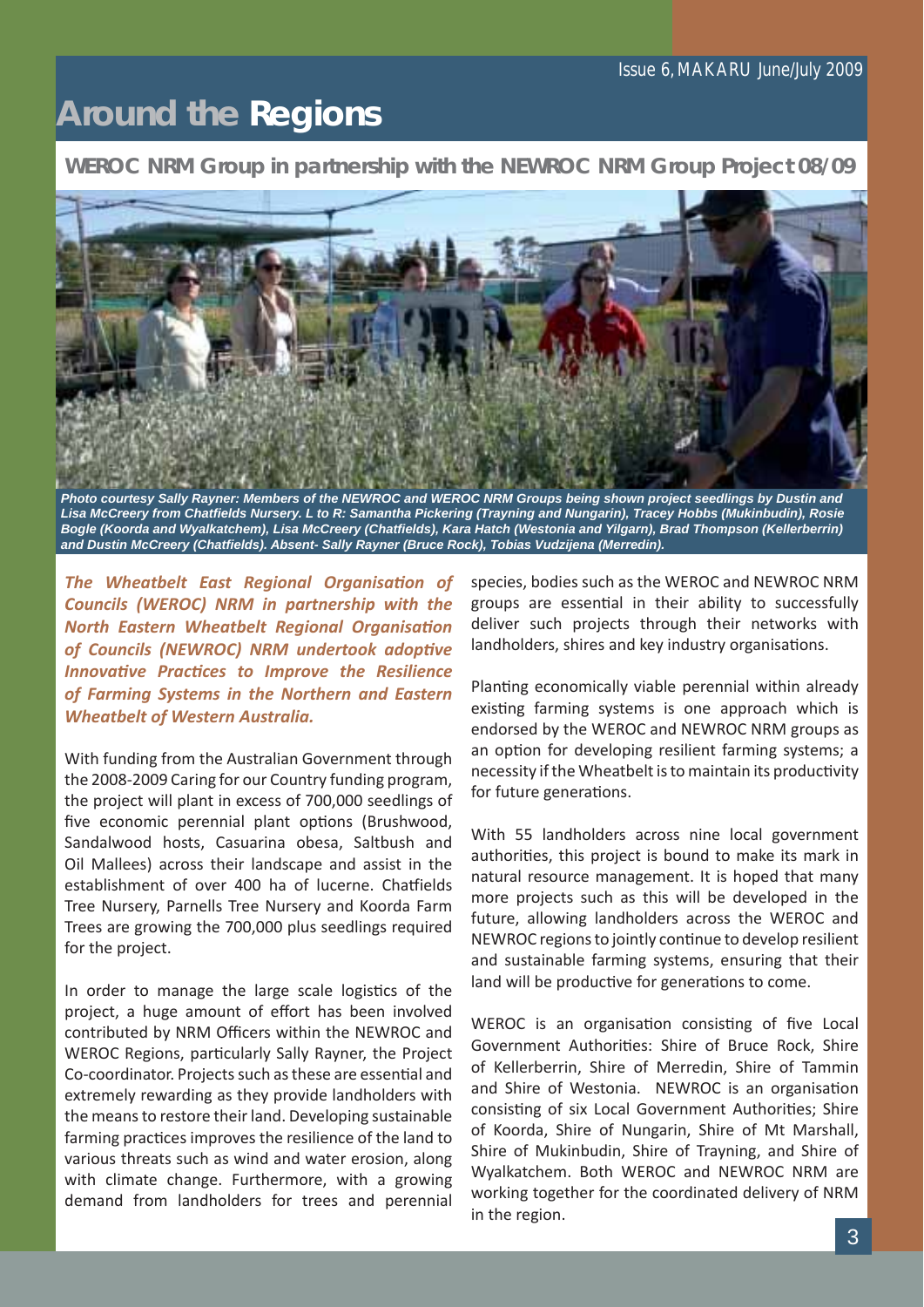# **Initiatives, collaborations and partnerships**

### **Burlong Pool update**



*Burlong Pool team L to R: Nathan Heal, Angus McGuire Julie Moody, Bernie Kelly, Veronica McGuire, Lourie Glass, Greg Waburton, Peter Weatherly, Natarsha Woods, Anthony Mazzarol, Raymond Porters, Jeffery Muir, Jesse Fernihough, Jess Jolley, David Gleed.*

*The Avon Catchment Council has partnered with the Department of Water, Avon Valley Environmental Society the Shire of Northam and other funding bodies to undertake environmental works to restore what was once a large and very deep expanse of water at Burlong Pool.*

The Department of Water in collaboration with Mission Australia is coordinating an eight person Green Corps team, led by Greg Warburton. At Burlong Pool the team have been working closely with the Avon Valley Environmental Society, in particular, working hard to develop an extension of the 'Dortnj Koorlinny' (Nyungar for walking together) trail from the town of Northam. The team have also produced a foot bridge

and undertaken a community tree planting event, revegetating the site with 1500 native species.

Other activities at Burlong Pool include the design and installation of 120 concrete bollards, general site cleanup, erosion control and weed suppression through the spreading of tonnes of mulch supplied by the Shire of Northam.

Partners are also working towards the development of interpretive signage funded by Avon Catchment Council (ACC) and the Foundations for Regional and Rural Recovery (FRRR). These will be installed highlighting the cultural significance of Burlong Pool to the Nyungar People.

# **Featured story**

### **Recording Traditional Knowledge with Avon Youth Services**

*An exciti ng new project in the Avon Valley will help the Aboriginal youth of Northam learn from elders*  about the cultural significance of heritage sites *and record this knowledge for future generations.* 

The Avon Catchment Council, as part of the Network Support and Development Incentive Scheme, has provided funding for the Avon Youth Community and Family Services to produce a documentary DVD through the Recording of Traditional Knowledge project.



*L to R: Sue Carter, Yvonne Kickett, Nancy Jones, Veronica McGuire, Debrah Moody, Maryanne Slater, Ruth Hayden, Cilla Kuiper, Janet Kickett and Julie Moody .*

*...Continued Page 5*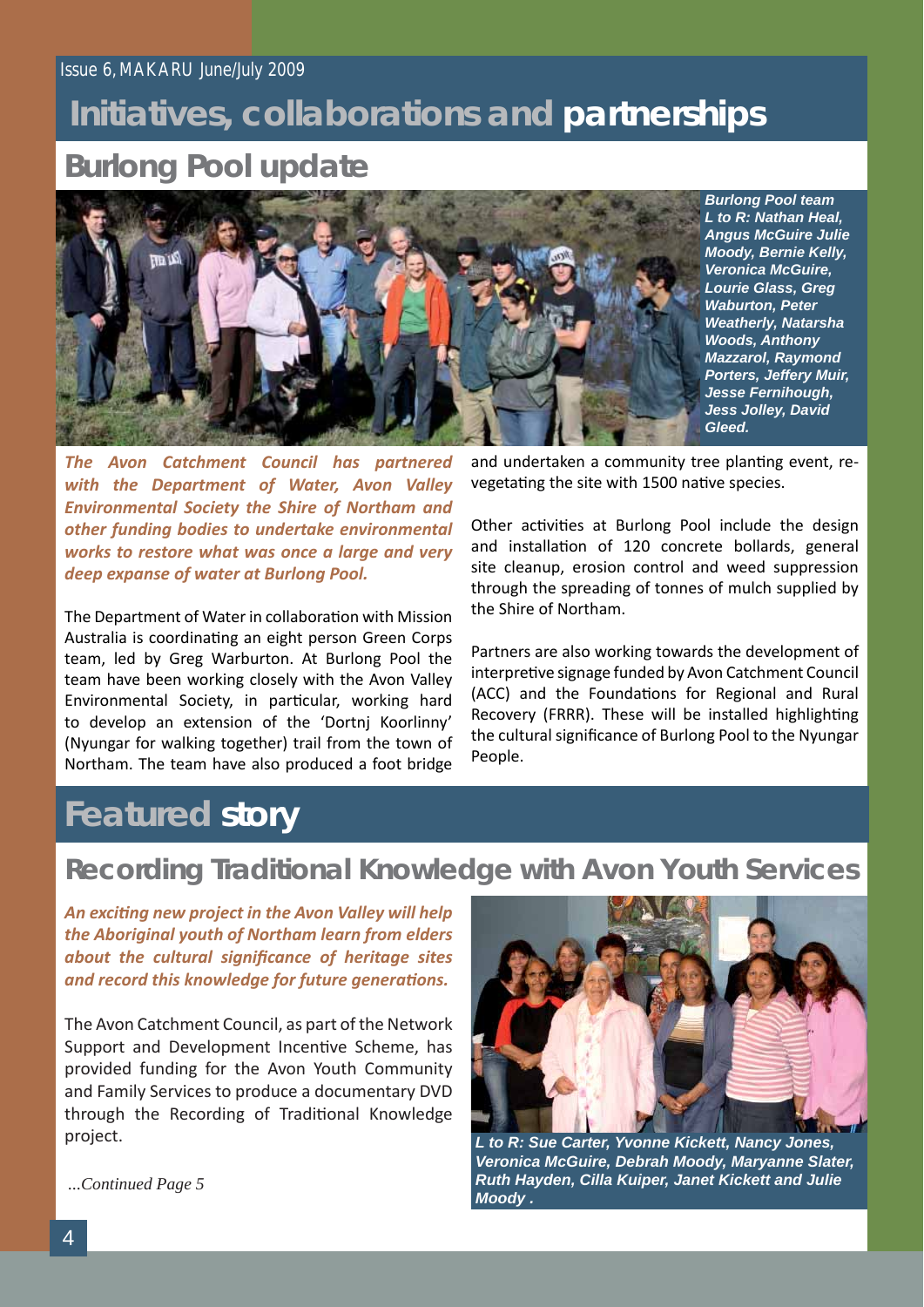#### Issue 6, MAKARU June/July 2009

### **Recording Traditional Knowledge with Avon Youth Services**



*Nyungar Elder Ruth Hayden with local children at the woman's birthing site. Photo: Cilla Wilson*

#### *...Continued from Page 4*

Under the guidance of Sue Carter, an experienced Youth Support Worker from Avon Youth Community and Family Services, the Aboriginal youth of the Avon Valley have taken part in the filming of traditional Elders talking about heritage sites in the Northam area, including the Womens Birthing Place, Mens Meeting Place, Old Reserve, New Reserve, and Burlong Pool.

Sue has been the driving force behind the projects development and she holds firm the belief that the project will inform and educate indigenous youth of the Elders connection to the land both historically and spiritually.

'This project is important in bringing community together.' said Ms Carter.

'The Aboriginal community don't get many opportunities in this town, so this project provides young people with an activity to participate in'.

It is hoped that this sharing of cultural knowledge will encourage Aboriginal youth to appreciate and contribute to natural resource management, with the possibility of developing heritage management plans for the future conservation of the sites.

'This project allows young people to identify culturally significant sites and learn about career choices concerning caring of these sites' said Ms Carter.

'It also allows Elders to re-connect with young people, and document their cultural heritage providing them with a timeless tangible DVD for future generations'.

With the help of experienced camera operator Nancy Jones, the filming took place in the week of 22nd-26th June, with plans for the documentary to be edited and finalised by the end of July. The documentary will be launched through a special premiere in August.

The funding for this project has been made available through the Australian Government Caring For Our Country Project.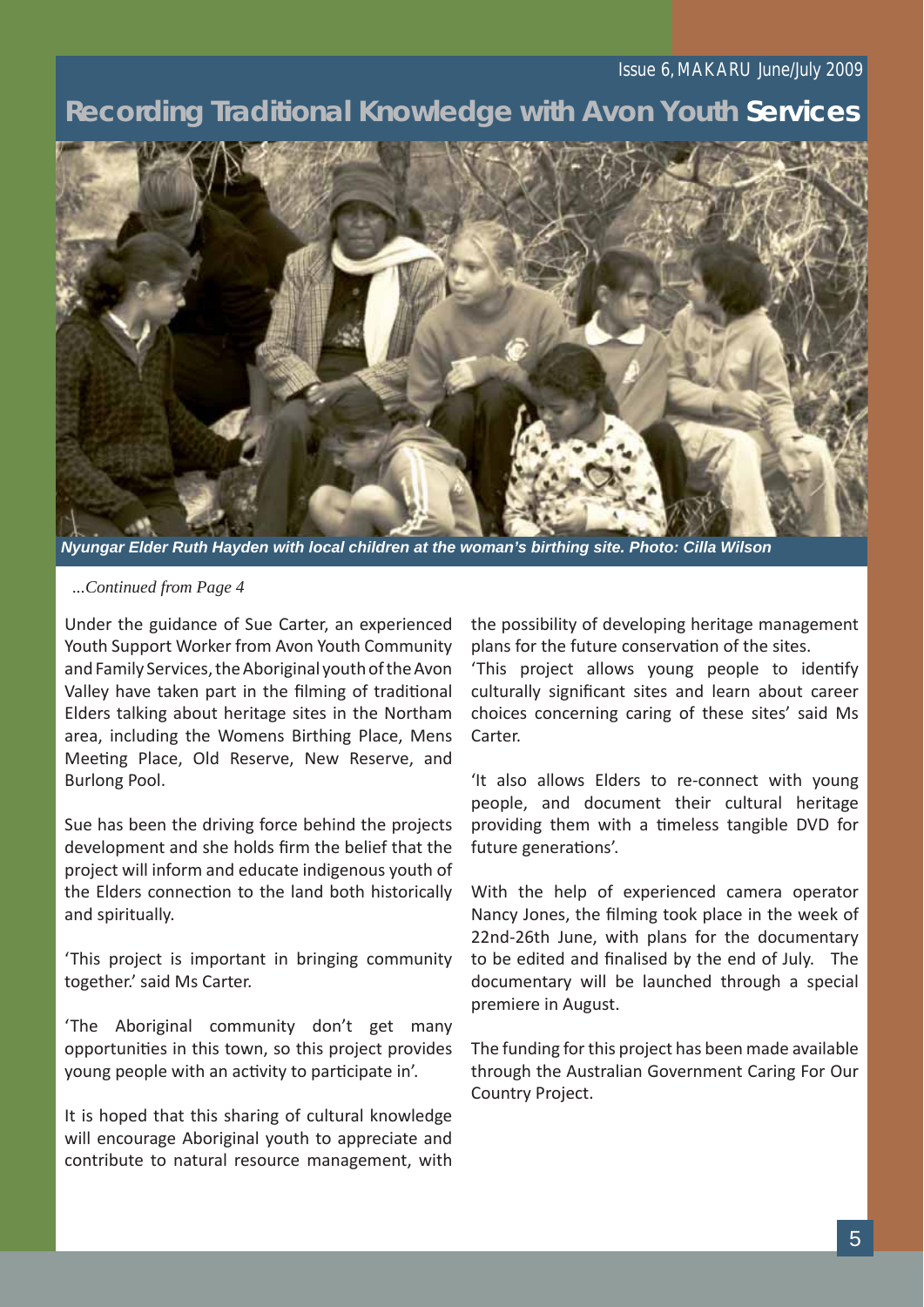## **Featured Project**

### **WA Wheatbelt rich in wetlands**

*A project aimed at identi fying wetlands in the WA wheatbelt has revealed more than 20,000 scatt ered throughout the Avon River Basin.* 

Scientists have spent the past three years mapping salt lakes, granite outcrops, fresh water lakes and claypans in the region. The research has been funded by the Avon Catchment Council to help identify, classify and evaluate the wetlands, often rich in plant and animal life

The ACC's Rebecca Palumbo said the work is important because so much biodiversity in the region is unaccounted for.

"This is the first time salt and fresh water lakes. granite outcrops and claypans have been mapped and audited for their conservation value in the wheatbelt," Rebecca Palumbo said.

"Salt lakes are often not considered by the community as having a value when it comes to flora and fauna, but this isn't the case," she said.

"Salt lakes in good condition can support more than 20 species of aquatic invertebrate fauna including brine shrimp and insect larvae, which in turn support waterbirds such as the Banded Stilt.

"Vegetation that is in good condition and fringing the wetlands also provides refuge for populations of threatened flora and fauna that are often found nowhere else."

Satellite imagery was used to pin point the wetlands and an evaluation system developed based on criteria such as the amount of vegetation in and around the wetland, known occurrences of threatened flora and fauna and the risk of salinity.

About 11,500 wetland basins and 5800 granite outcrops, all greater than one hectare in size, have now been mapped, classified and evaluated in the region.



*Photo: Liz Kington*

The Department of Environment and Conservation was contracted by the Avon Catchment Council to develop the classification and evaluation system. Scientists from DEC also mapped and surveyed a cross section of the wetlands for ground truthing.

The ACC's Rebecca Palumbo said the project had also produced an environmental assessment tool for future use.

"We now have a digital data base that shows the location and assigns a conservation value to these wetlands," Rebecca Palumbo said.

"This tool can also be used when any potential development is being considered in the wheatbelt that could impact on a wetland.

"It means wetlands of high conservation significance can be be protected and improved."

The project has been funded through the Avon Catchment Council with the support of the Australian and State Governments and is due for completion in September 2009.

Information about the project can now be viewed online at: *http://www.avonnaturaldiversity.org* 

*...Continued Page 7*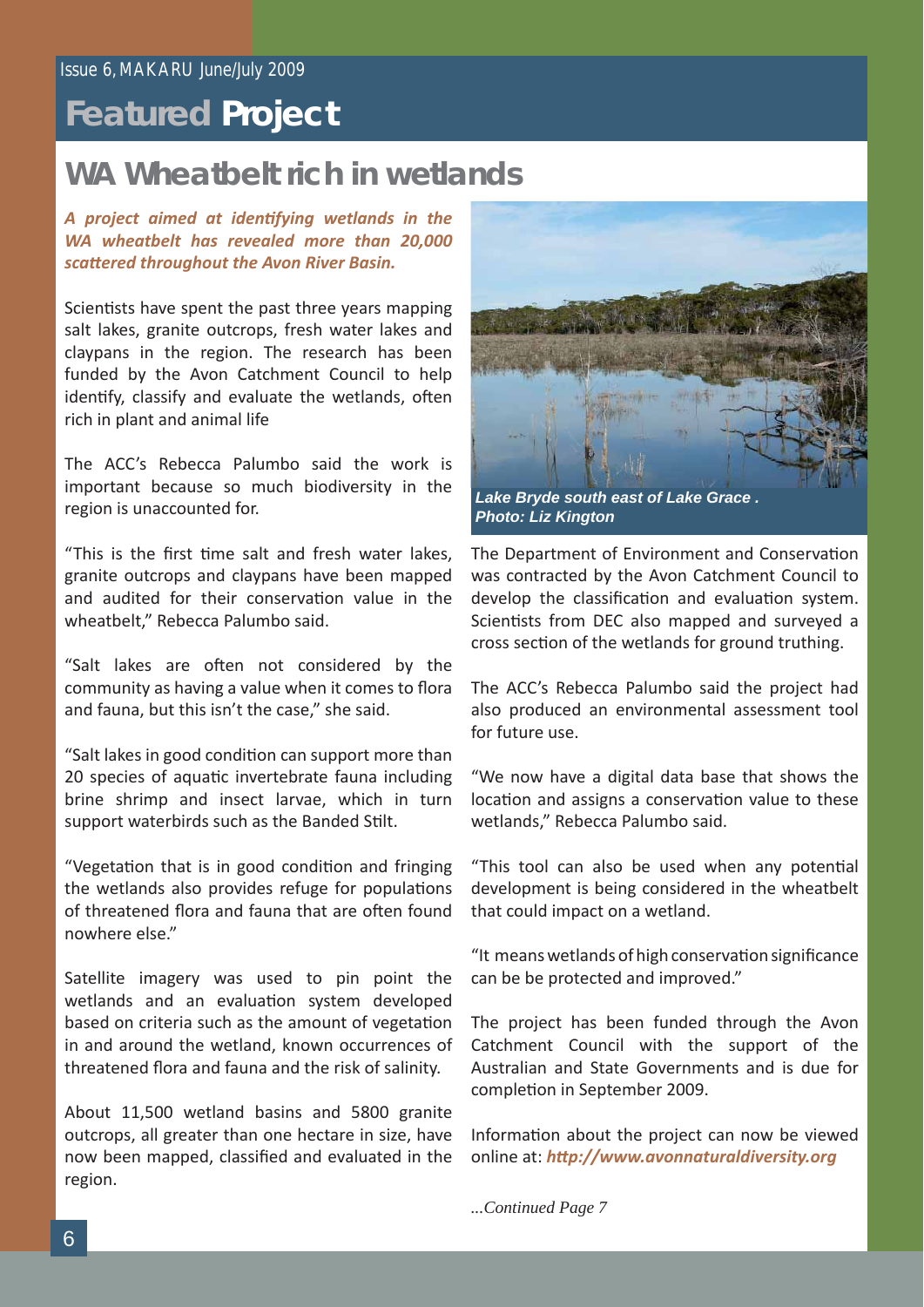### **WA wheatbelt rich in wetlands**

#### *...Continued from Page 6*

**The following wetlands publications can be download at:** *http://www.avonnrm.org.au/reports\_publications/Biodiversity*



**Evaluating the conservation signifi cance of basin and granite outcrop wetlands within the Avon Natural Resource Management region: Stage One Assessment Method**



**Evaluating the conservation signifi cance of basin wetlands within the Avon Natural Resource Management region: Stage Three Assessment Method**

# **Spotlight on**

## **NRM Nyungar Dictionary published**

*Nitcha boodjar koonyarn nitcha koorl buranginy boodjar karluk maya koonyarn wah.*

*Deman deman and maam wiern kia moort koonyarn. Deman and maam noonookurt, boodjar koonyarn karla koorliny.*

*Koorlongka boorda ngeenunyiny.*

*Those words say that this is my country where I belong. This is deman and maam, my grandmother and grandfather's land, this is their land where their spirits move now. Boorda or later on, this is going to be the responsibility of my children and my children's children, their home and this place will always be linked to their spirit*

**(Reverend S. Garlett 2002).**

*The Avon Catchment Council together with the Nyungar people as partners in the NRM Nyungar Dicti onary project, represent an investment in the future of our children and future generations.* Knowledge of their origins through Nyungar stories, song lines and beliefs of the flora and fauna as well as the significant places and sites, will enhance their value inside the Avon Catchment community.

We hope this document will make a positive contribution to the ongoing development of Nyungar/ Wedjella relations within the Avon Catchment Region. We encourage the use of the language to promote Nyungar engagement in natural resource management and to demonstrate intimate Nyungar knowledge (Katadjin) of their traditional lands (Budjar) and its biodiversity. We want to promote our words, our names and our places across this region

and we would like to work with all people to better care for our Budjar. This was the sentiment shared by all Elders who contributed to this work.

### **Oral McGuire**

*The Dicti onary can be downloaded from:*

*http://www.avonnrm.org.au/documents/ nyungar\_nrm\_dictionary*



*Oral McGuire speaking at the launch of the Nyungar Budjar document*